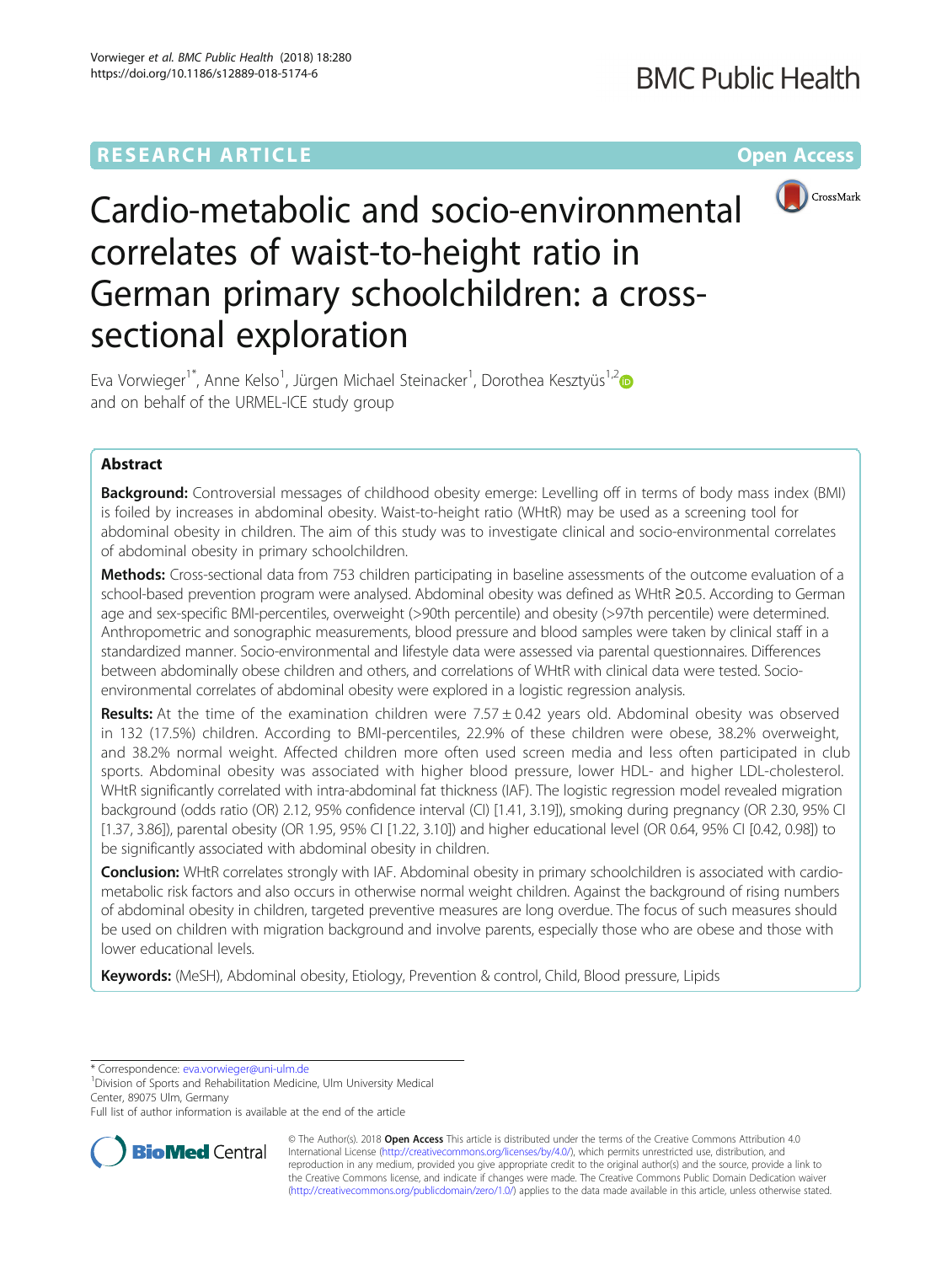# Background

Despite an observed levelling off in the numbers of children affected by obesity, based on the body mass index (BMI) [\[1](#page-8-0), [2](#page-8-0)], other researchers report continuously rising numbers of abdominal obesity [[3](#page-8-0), [4\]](#page-8-0). Moreover, BMI obviously fails to correctly classify about a quarter of obese children [[5\]](#page-8-0). A change in awareness towards the importance of abdominal obesity is long overdue. The health risks of obesity are evidenced by abdominal fat accumulation [\[6](#page-8-0)], and abdominal obesity is very likely to be carried forward from childhood to adolescence [\[7](#page-8-0)]. Abdominally obese children already have higher rates of absence from school and more visits to a physician  $[8]$  $[8]$ . In children as well as in adults, the presence of abdominal obesity is an important part of the definition of the metabolic syndrome, accompanied by disturbances of blood pressure, blood lipids and blood glucose or insulin [[9\]](#page-8-0). Individuals diagnosed with the metabolic syndrome are at high risk for type 2 diabetes and cardiovascular disease (CVD) [[10\]](#page-8-0). But abdominal obesity is not only associated with type 2 diabetes and CVD, newer research shows emerging evidence of a link between visceral adiposity and carcinogenesis [\[11\]](#page-8-0). Furthermore, abdominal obesity negatively affects the respiratory system mechanics and may worsen lung function [[12\]](#page-8-0). Abdominal obesity may occur in otherwise normal weight individuals and is associated with a higher mortality risk [[13](#page-8-0)]. In the light of the worldwide rise of non-communicable diseases (NCDs) [[14](#page-8-0)], and the threat they pose to public health and national economies [\[15\]](#page-8-0), more research needs to be done to determine, how early health-related correlates of abdominal obesity emerge. Additionally, socioenvironmental correlates are of interest to focus targeted prevention on vulnerable groups.

Recent research has identified several correlates of abdominal obesity in children. Skipping breakfast seems to be a risk factor in general for the development of overweight and obesity in childhood [[16\]](#page-8-0), and may also lead to abdominal obesity [[17,](#page-8-0) [18](#page-8-0)]. Other factors that have been identified are chronic sleep curtailment [\[19](#page-8-0)], stress, lack of physical activity, and positive energy balance [[20\]](#page-8-0). Maternal smoking during pregnancy and parents who currently smoke are discussed as further risk factors [[17,](#page-8-0) [21\]](#page-8-0). Parental weight is often correlated with abdominal obesity in children [[17](#page-8-0), [22](#page-8-0)]. Socio-economic factors like low household income may also correlate with abdominal fat accumulation in youths [[17\]](#page-8-0).

Visceral fat accumulation is associated with an altered metabolic profile in adults [\[23](#page-8-0)]. In a Norwegian study on physical activity among children, waist circumference (WC) was found to be related to low-grade inflammation in 9- and 15-year-olds [[24\]](#page-8-0). Abdominally obese children were found to have more likely adverse levels of LDL and HDL cholesterol, triglycerides, and insulin in the Bogalusa Heart Study [[25\]](#page-8-0). Furthermore, blood pressure was positively associated with large WC in a crosssectional sample of 12-year-olds in the Netherlands [\[26](#page-8-0)]. Waist-to-height ratio (WHtR) as a measure of abdominal obesity offers several advantages over WC and BMI, and is increasingly recognized as a screening tool for individual health risks [[27\]](#page-8-0). WHtR is also applicable in children and does not depend on age and sex-specific percentiles [[28\]](#page-8-0).

The aim of the present study was to identify primary schoolchildren with abdominal obesity (WHtR ≥0.5) and to explore associated clinical factors like blood pressure, blood lipids and intra-abdominal fat thickness, and further determinants of lifestyle and socio-environmental environment.

# **Methods**

## Study design

As a part of the school-based lifestyle intervention programme "URMEL-ICE (Ulm Research on Metabolism, Exercise and Lifestyle in Children)" a baseline, crosssectional analysis was carried out to examine cardiometabolic and socio-environmental correlates of abdominal obesity in primary school children in southwest Germany. The study was approved in 2006 by the ethics committee of Ulm University and conducted according to the Declaration of Helsinki. Written informed consent was obtained from the parents. Prior to each examination, the oral consent of the child was obtained. More detailed information has already been published elsewhere [\[29\]](#page-8-0).

## Participants and data

Data was collected from May to October 2006. Baseline data from 753 children (age range 6.3–9.2 years) was included in this analysis, representing a sub-sample of the overall sample of 1119 children who participated in the URMEL-ICE intervention. Only those children with complete information on WHtR and clinical parameters, except ultrasonic measurements, were included in this analysis.

#### Anthropometric measurements

Anthropometric measurements were performed at the paediatric clinic at the Ulm University Medical Centre by trained staff. Body height was measured to the nearest 0.1 cm (Ulmer Stadiometer, Busse Design Ulm GmbH, Ulm, Germany). Children were barefoot and advised to stand in an upright position. Body weight was measured to the nearest 0.1 kg using an electronic scale with the child standing barefoot on the scale and wearing only underwear (SECA 701, Seca Hamburg, Germany). The BMI was calculated  $(kg/m^2)$  and converted to sex and age-specific BMI-percentiles (BMIPCT) according to German reference values [\[30\]](#page-8-0). Overweight and obesity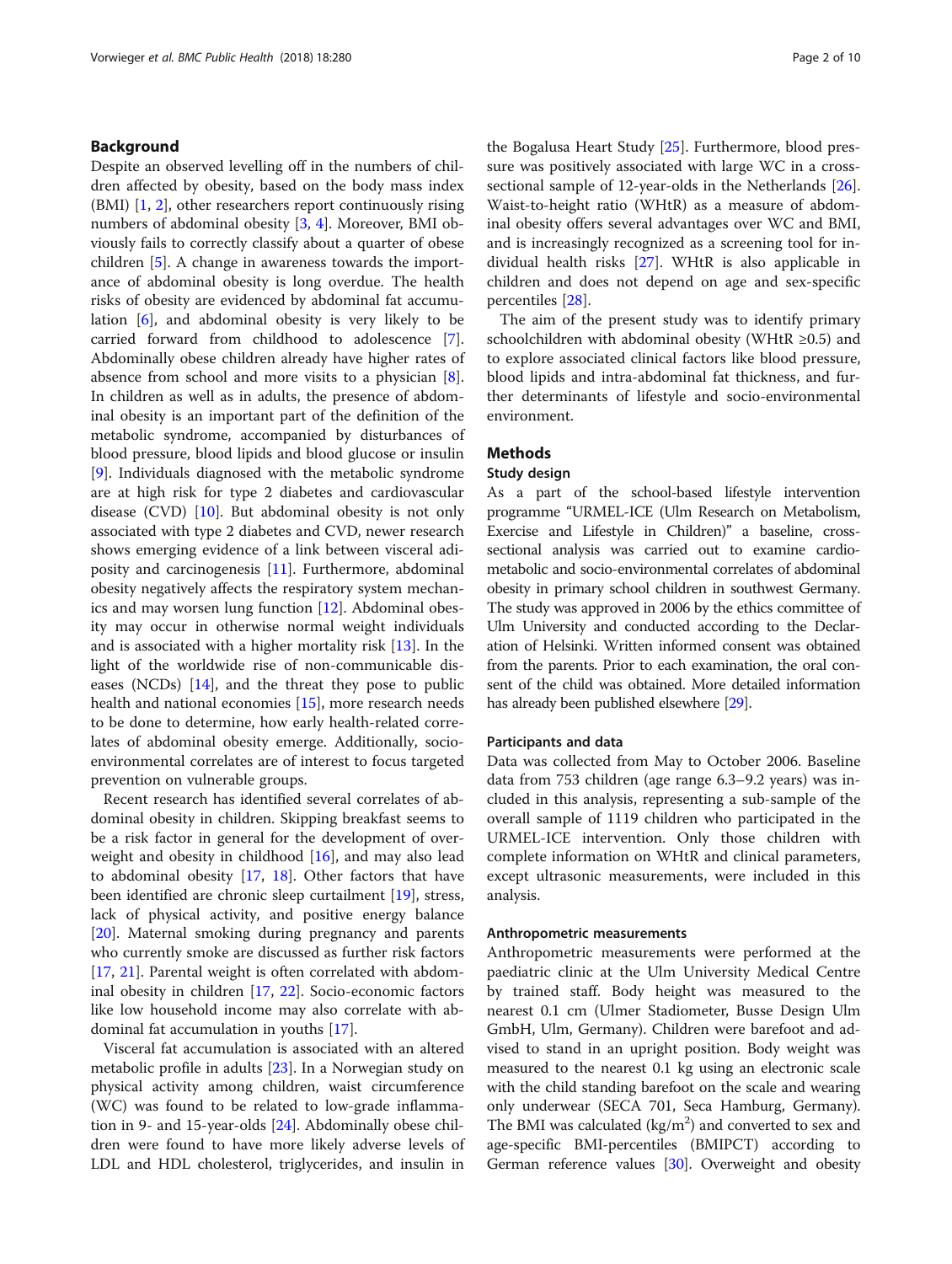was defined for values above the 90th and the 97th percentile, respectively, the cut-off for underweight was the 10th percentile.

Waist circumference was measured twice to the nearest 0.1 cm at level of the umbilicus using an executive diameter tape (Seca, Hamburg, Germany). The average of the two measurements was calculated and used for further analysis. Abdominal obesity was defined as WHtR ≥0.5 [[28\]](#page-8-0).

Parental BMI was calculated according to self-reported height and weight and categorised as overweight (BMI >  $25.0$ ) and obese  $(BMI > 30.0)$ , according to the international classification of the World Health Organization (WHO) [\[31](#page-8-0)].

#### Clinical measurements

Blood pressure was measured on the right arm using an electronic monitor (1846 SX Vital Data Monitor, Critikon-Dinamap, Tampa, Florida, USA) with the child laying in a supine position and the upper body elevated up to 30%. The cuff was selected according to the arm circumference (small adult 17–25 cm or adult 25-35 cm) and fixed at the level of the heart. Blood pressure was measured twice and a mean value calculated.

Venous blood samples were taken at the crook of the arm. About 30 min prior to blood collection, an anaesthetic cream was applied to the injection site (EMLA Crème, AstraZeneca GmbH, Wedel, Germany). Blood samples were collected throughout the morning, which means not all samples were taken from children with an empty stomach. However, this is not important for determining cholesterol values. The cholesterol analysis was performed at the laboratory of chemical science at the Ulm University Medical Centre. High density (HDL) and low density (LDL) lipoprotein and total cholesterol were measured using the CHOLESTECH-LDX analyser (MICRO-MEDICAL Instrumente GmbH, Königstein/ Taunus, Germany).

The ultrasonic measurement of intra-abdominal fat thickness (IAF) was performed using Philips HD11XE (Philips Medizin Systeme GmbH, Hamburg, Germany) with a C5–2 transducer (Philips Medizin GmbH, Hamburg Germany). IAF is defined as the distance between the posterior wall of the musculus rectus abdominis and the anterior wall of the aorta at the branching of the arteria mesenterica superior [[29\]](#page-8-0).

Intima media thickness was also determined via ultrasound (Philips HD11XE, Philips Medizin Systeme GmbH, Hamburg, Germany) using a 12–3 MHz linear transducer (Philips Medizin GmbH, Hamburg Germany). The measurement was performed with the child laying in a supine position, the upper body exposed and the neck elongated. The left (common) carotid artery was measured at about 1 cm before its branching into the internal and external

## Socio-environmental characteristics

Information on socio-environmental characteristics was assessed by means of a self-administered parental questionnaire. Parental variables included maternal smoking during pregnancy, breastfeeding of the offspring, single parenthood and the parents` level of education. Lifestyle characteristics of the children included breakfast habits, consumption of sweetened drinks, screen media time and frequency of participation in club sports and nonclub sports. Migration background was queried in the parental questionnaire and is defined as either the child's mother or father being born outside of Germany and/or if one of the parents spoke a foreign language during the child's first years of life.

## Statistical analysis

Differences between children who were abdominally obese and those who were not, were tested applying Fisher's exact test for categorical data and the Mann-Whitney U-test for continuous data. Correlates of WHtR with clinical parameters were tested according to the underlying distributions with Pearson's product moment correlation coefficient or Spearman's rank-order correlation coefficient.

All variables characterizing social environment and lifestyle were further included into a logistic regression model in order to confirm the association and to obtain adjusted measurements. To account for the clustering of data in schools, a possible school-effect was examined in a generalized linear mixed model.

Variables with missing values in the final regression model were imputed five times using the multiple imputation procedure within SPSS. The complete case logistic regression model is reported alongside the combined multiple imputation logistic regression model.

All above-mentioned analyses were carried out using the statistical software packages IBM SPSS release 21.0 for Windows (SPSS Inc., Chicago, IL, USA) and R release 3.2.3 for Windows [\(http://cran.r-project.org\)](http://cran.r-project.org). Sample size in the analyses may vary due to some missing data. The significance level was set at  $\alpha = 0.05$  for twosided tests.

# Results

#### Baseline characteristics

Data from 753 children with complete information on blood pressure, blood lipid values, and abdominal obesity were available for analyses. The children were  $7.57 \pm$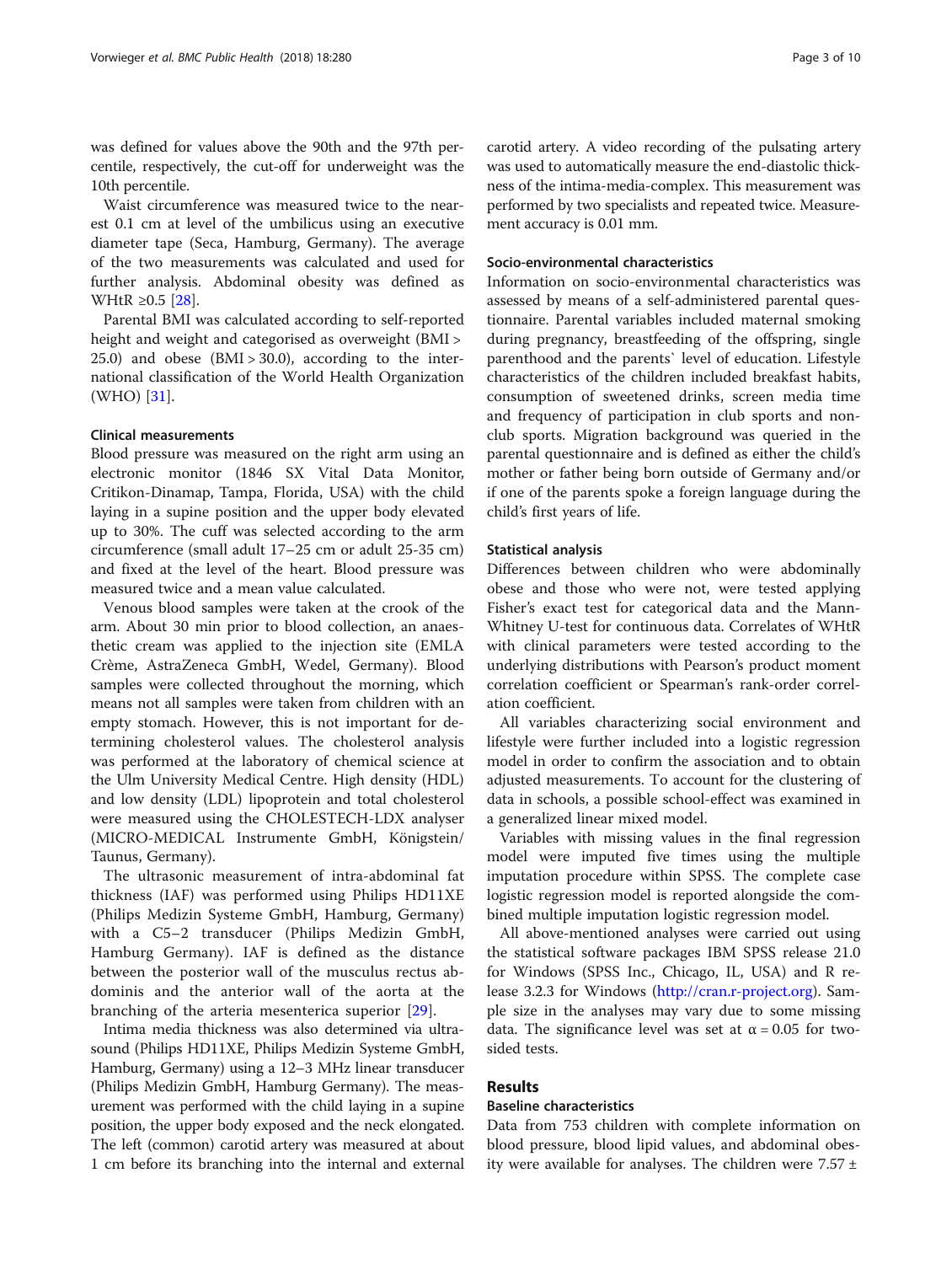0.4 years old, and 54.3% were boys. The overall percentage of abdominal obesity was 17.5%, divided into 38.2% of normal weight and 61.1% of overweight and obese children. Comparing those with abdominal obesity to those without, the former more often had a migration background, were overweight or obese and less often normal weight or underweight. Children with abdominal obesity showed a higher IAF, higher systolic blood pressure, lower HDL and higher LDL as their lean counterparts. Mothers of abdominally obese children had more often smoked during pregnancy. Parents were more likely to be less educated or to be obese. Those children who were abdominally obese spent more time with screen media and participated less often in club sports. See Table 1 and Table [2](#page-4-0) for further information.

#### Correlations of WHtR with clinical parameters

Table [3](#page-4-0) shows correlation coefficients of clinical parameters with WHtR as a metric variable and with each other. There is a significant positive correlation of WHtR with IAF. WHtR also correlates positively with blood pressure and LDL cholesterol. A negative correlation is seen for WHtR and HDL cholesterol.

To visualize the correlation between WHtR and intraabdominal fat mass, Fig. [1](#page-5-0) shows a scatter plot of the two variables. For the association of abdominal obesity (WHtR  $\geq$ 0.5) with intra-abdominal fat mass, Fig. [2](#page-5-0) shows the respective box plots.

# Regression analysis for correlates of abdominal obesity

The final logistic regression model for social, environmental, and lifestyle characteristics associated with abdominal obesity, consists of a migration background of the offspring, maternal smoking during pregnancy, at least one obese parent, and one parent being educated 10 years or longer. Table [4](#page-6-0) shows adjusted odds ratios (OR) for the just described variables.

There were no differences seen between ORs and CIs, respectively, in the generalized linear mixed model adjusted for a possible cluster effect in schools, therefore the simple logistic regression model is reported.

# **Discussion**

In the final regression model, children's migration background and parental characteristics like obesity, educational level and maternal smoking during pregnancy turned out to correlate with abdominal obesity in primary schoolchildren. Interestingly however, behavioural characteristics of the children, namely screen media use and participation in club sports, primarily significant in the bivariate analysis, could not sustain their significance after being adjusted for those parental characteristics. Furthermore, age and sex had no significant impact on the outcome.

Except for intima media thickness and total cholesterol, all clinical variables correlated with WHtR, though the correlation of diastolic blood pressure was weak. These results underline once more the metabolic meaning of abdominal obesity [[23\]](#page-8-0), also in children.

Table 1 Baseline characteristics of participants in the URMEL-ICE study

|                                                     | Missing Values | WHtR ≥0.5 ( $n = 132$ ) | WHtR < $0.5$ ( $n = 621$ ) | Total $(n = 753)$ |
|-----------------------------------------------------|----------------|-------------------------|----------------------------|-------------------|
| Boys, n (%)                                         |                | 65 (49.2)               | 344 (55.4)                 | 409 (54.3)        |
| Age, years [m (sd)]                                 |                | 7.57(0.42)              | 7.57(0.41)                 | 7.57(0.42)        |
| Migration background, n (%)                         |                | 66 (50.0)***            | 179 (28.8)                 | 245 (32.5)        |
| Parental characteristics                            |                |                         |                            |                   |
| Maternal smoking during pregnancy, n (%)            | 9              | $31 (23.7)$ **          | 71(11.6)                   | 102(13.7)         |
| Breastfeeding, n (%)                                | 18             | 99 (78.0)               | 500 (82.2)                 | 599 (81.5)        |
| Single parent, n (%)                                | 5              | 15(11.5)                | 66 (10.7)                  | 81 (10.8)         |
| At least one parent educated $> 10$ years, n $(\%)$ |                | 41 $(31.1)$ ***         | 288 (46.4)                 | 329 (43.7)        |
| At least one parent obese, n (%)                    | 57             | 38 (30.9)***            | 92(16.1)                   | 130 (18.7)        |
| Children's lifestyle characteristics                |                |                         |                            |                   |
| No breakfast before school, n (%)                   | 10             | 23 (17.8)               | 75 (12.2)                  | 98 (13.2)         |
| Consumption of sweetened drinks $> 2$ /week, n (%)  | 59             | 34 (29.6)               | 143 (24.7)                 | 177(25.5)         |
| Screen media $\geq$ 1 h/day, n (%)                  | 12             | 73 (57.0)**             | 245 (40.0)                 | 318 (42.9)        |
| Playing outside $> 2$ times a week, n (%)           | 16             | 119 (94.4)              | 588 (96.2)                 | 707 (95.9)        |
| Club sports $> 2$ times a week, n (%)               | 35             | $8(6.5)^{*}$            | 76 (12.8)                  | 84 (11.7)         |
| Non-club sports $> 2$ times a week, n (%)           | 76             | 29 (25.4)               | 188 (33.4)                 | 217(32.1)         |
| m mean, sd standard deviation                       |                |                         |                            |                   |

 $*p < 0.05$ ,  $**p < 0.01$ ,  $***p < 0.001$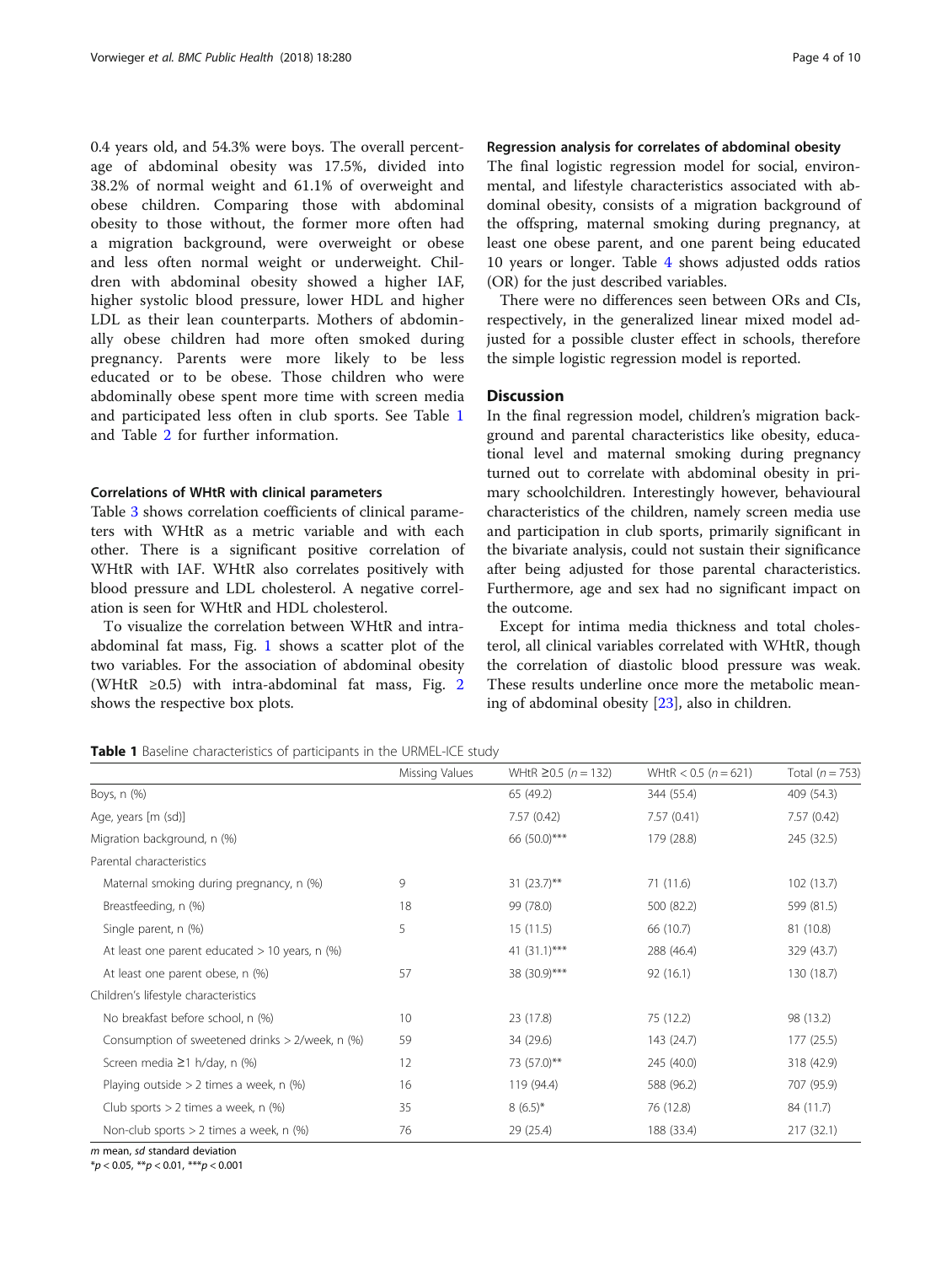<span id="page-4-0"></span>Table 2 Anthropometry and clinical parameters of participating children in the URMEL-ICE study

|                                             | Missing Values | WHtR ≥0.5 ( $n = 132$ ) | WHtR < $0.5$ ( $n = 621$ ) | Total ( $n = 753$ ) |
|---------------------------------------------|----------------|-------------------------|----------------------------|---------------------|
| Anthropometry                               |                |                         |                            |                     |
| Underweight, n (%)                          | 6              | $1(0.8)$ ***            | 66 (10.7)                  | 67(9.0)             |
| Normal weight, n (%)                        | 6              | 50 (38.2)***            | 543 (88.1)                 | 593 (79.4)          |
| Overweight, n (%)                           | 6              | 50 (38.2)***            | 5(0.8)                     | 55(7.3)             |
| Obese, n (%)                                | 6              | 30 (22.9)***            | 2(0.3)                     | 32(4.3)             |
| WC, cm [m, (sd)]                            |                | 70.14 (5.88)***         | 57.20 (3.83)               | 59.49 (6.62)        |
| WHtR, [m, (sd)]                             |                | $0.54(0.04)$ ***        | 0.45(0.02)                 | 0.47(0.04)          |
| Clinical parameters                         |                |                         |                            |                     |
| Intra-abdominal fat thickness, mm [m, (sd)] | 10             | $60.6$ $(8.0)$ ***      | 52.1(6.8)                  | 53.6 (7.7)          |
| Intimia media thickness, mm [m, (sd)]       | 10             | 0.44(0.03)              | 0.44(0.03)                 | 0.44(0.03)          |
| SBP, mmHg [m, (sd)]                         |                | $113.6(11.0)$ ***       | 107.2(9.8)                 | 108.3 (10.3)        |
| DBP, mmHg [m, (sd)]                         |                | 61.1(8.4)               | 59.6 (7.4)                 | 59.9 (7.7)          |
| SBP or DBP $\geq$ 90th percentile, n (%)    |                | 66 (50.0)***            | 171(27.5)                  | 237 (31.5)          |
| Cholesterol, mmol/l [m, (sd)]               |                | 4.28(0.69)              | 4.21(0.62)                 | 4.23(0.36)          |
| HDL cholesterol, mmol/l [m, (sd)]           |                | $1.28$ (0.24)***        | 1.42(0.29)                 | 1.40(0.29)          |
| LDL cholesterol, mmol/l [m, (sd)]           |                | $2.58(0.62)$ ***        | 2.42(0.57)                 | 2.45(0.58)          |

m mean, sd standard deviation, WC waist circumference, WHtR waist-to-height ratio, SBP systolic blood pressure, DBP diastolic blood pressure, HDL high density lipoprotein, LDL low density lipoprotein

 $*_{p}$  < 0.05,  $*_{p}$  < 0.01,  $**_{p}$  < 0.001

# Correlates and risk factors of childhood abdominal obesity in current research

Children with a migration background are more than twice as likely to be abdominally obese than their peers. A similar proportion of abdominal obesity in migrants was observed in a later study examining primary school children in the whole state of Baden-Württemberg, Germany [\[8](#page-8-0)]. This might be due to different nutritional standards and foods as well as other physical activity patterns and a more pronounced sedentary lifestyle. For example, in Germany children and adolescents with a migration background more often consume sweets and soft drinks than the others [[32](#page-8-0)]. In our sample, children with a migration background accumulated obesogenic factors, underlining the vulnerability of this specific group and the importance to focus on them. In

comparison to children without a migration background their parents had lower educational levels, were more often obese, mothers had more often smoked during pregnancy, children more often had no breakfast before school, consumed more soft drinks and screen media, and played outside less often.

The child of a mother who smoked during pregnancy has twice the chance to be abdominally obese. This result is in line with many other studies on childhood obesity and maternal smoking during pregnancy [[33](#page-8-0)]. Researchers from Bavaria found a dose-dependent association not explained by confounders and assumed that intrauterine exposure might account for their findings [[34](#page-8-0)].

Obesity in parents is a well-known risk factor for weight problems in their offspring. Due to genetics and parental behaviour, children born to obese parents are at a greater

|  | Table 3 Correlation coefficients of clinical parameters with WHtR and among one another ( $n = 753$ ) in the URMEL-ICE study |
|--|------------------------------------------------------------------------------------------------------------------------------|
|--|------------------------------------------------------------------------------------------------------------------------------|

|                                     | Missing values | WHtR     | HDL cholesterol | LDL<br>cholesterol | Systolic blood<br>pressure | Diastolic blood<br>pressure | Intima media<br>thickness |
|-------------------------------------|----------------|----------|-----------------|--------------------|----------------------------|-----------------------------|---------------------------|
| HDL cholesterol                     |                | $-18***$ |                 |                    |                            |                             |                           |
| LDL cholesterol                     |                | $.12***$ | $-.11***$       |                    |                            |                             |                           |
| Systolic blood pressure             |                | $.27***$ | $-.02$          | .04                |                            |                             |                           |
| Diastolic blood pressure            |                | $.07*$   | .02             | $-.01$             | $0.54***$                  |                             |                           |
| Intima media thickness <sup>a</sup> | 10             | .03      | $-.01$          | $-.02$             | $.09*$                     | $.09*$                      |                           |
| Intra-abdominal fat thickness       | 10             | $.49***$ | $-.20***$       | .02                | .05                        | .05                         | $.10***$                  |
|                                     |                |          |                 |                    |                            |                             |                           |

<sup>a</sup>Spearman's correlation coefficient due to non-normality. WHtR (waist-to-height ratio), HDL (high density lipoprotein), LDL (low density lipoprotein)  $*p < 0.05$ ,  $**p < 0.01$ ,  $***p < 0.001$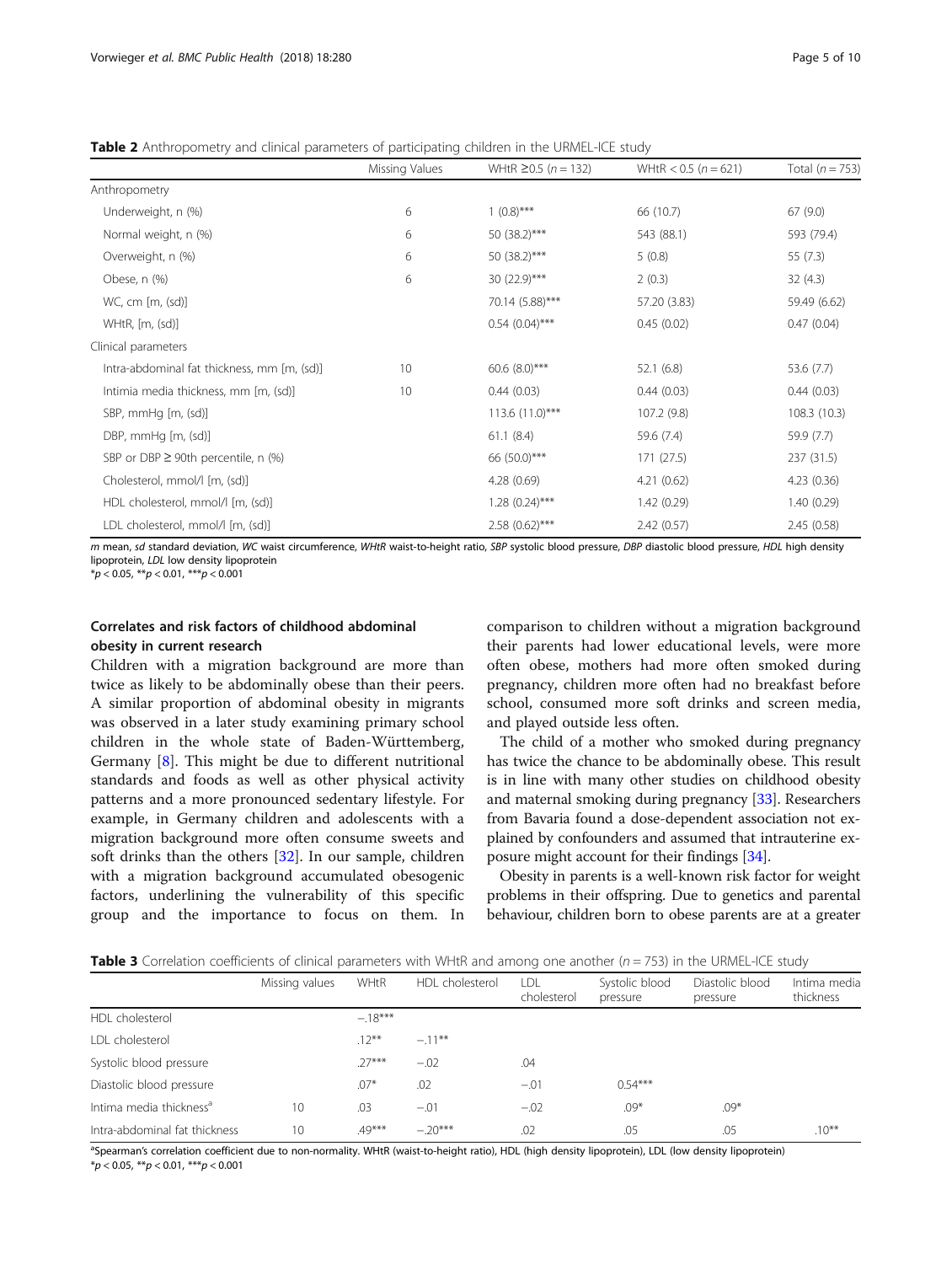<span id="page-5-0"></span>

risk to become obese themselves [\[35\]](#page-8-0). A cross-sectional study in Brazil confirms our findings for abdominal obesity in children, at least for maternal weight status, as they did not take paternal weight into account [\[36](#page-8-0)].

Parental education may have an impact on weight in children because of its association with parental health behaviour and parenting practices. Rodenburg et al. found out that low parental education was associated with an unhealthy cluster of parenting practices such as high visibility and accessibility of screen media and unhealthy food, while higher education was associated with healthier clusters [[37](#page-8-0)].

Missing values are a common problem in studies with observational character and multiple imputation is a recognized method to handle it [\[38\]](#page-8-0). We assumed the missing values in the variables migration background and parental obesity were missing at random. Multiple imputations of the missing data changed the values of the

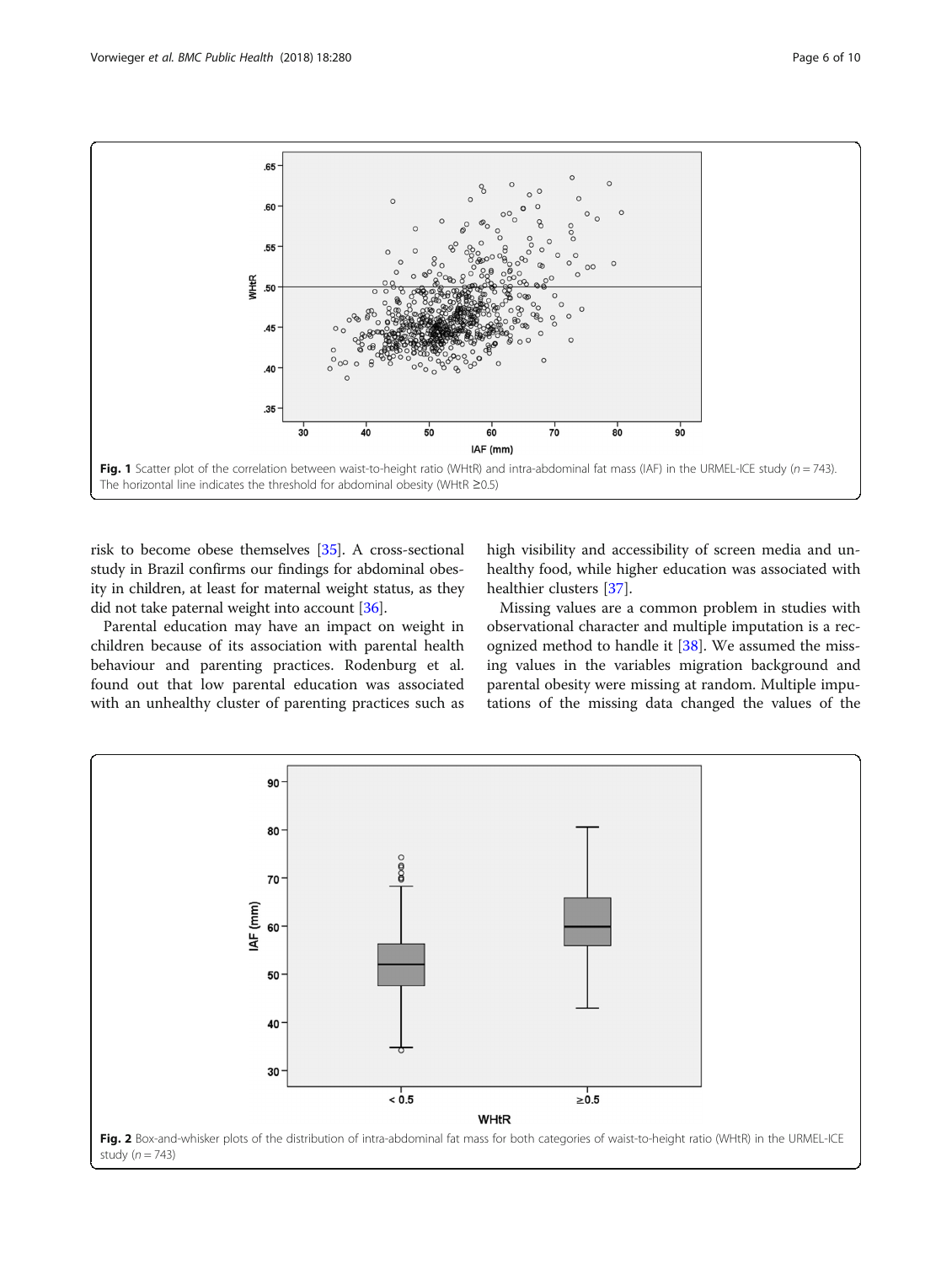|                                           |    | Unadjusted |              | Complete cases ( $n = 692$ ) |              |           | Multiple imputation ( $n = 753$ ) |  |
|-------------------------------------------|----|------------|--------------|------------------------------|--------------|-----------|-----------------------------------|--|
|                                           | MV | OR         | 95% CI       | OR                           | 95% CI       | ΟR        | 95% CI                            |  |
| Migration background                      |    | $2.47***$  | [1.68, 3.62] | $2.12***$                    | [1.41, 3.19] | $2.24***$ | [1.51, 3.31]                      |  |
| Smoking during pregnancy                  |    | $2.37**$   | [1.48, 3.80] | $2.30**$                     | [1.37, 3.86] | $2.01***$ | [1.23, 3.29]                      |  |
| Mother and/or father obese                |    | $2.34***$  | [1.50, 3.64] | $1.95***$                    | [1.22, 3.10] | $1.86***$ | [1.17, 2.97]                      |  |
| At least one parent educated $>$ 10 years |    | $0.52***$  | [0.35, 0.78] | $0.64*$                      | [0.42, 0.98] | $0.64*$   | [0.42, 0.96]                      |  |

<span id="page-6-0"></span>Table 4 Unadjusted odds ratios and adjusted odds ratios from logistic regression for WHtR ≥0.5, models with complete cases and multiple imputation in the URMEL-ICE study

MV missing values, OR odds ratio, CI confidence interval

 $**p* < 0.05$ ,  $***p* < 0.01$ ,  $****p* < 0.001$ 

logistic regression results only marginally with a slight increase in the impact of migration background and slight decreases for maternal smoking during pregnancy and parental obesity.

In this study, WHtR as a marker for abdominal obesity was positively correlated with IAF, systolic and diastolic blood pressure and LDL-cholesterol. It was negatively correlated with HDL-cholesterol and no correlation was detected for total cholesterol and intima media thickness. The results for blood pressure are similar to other studies of children and adolescents, especially the more pronounced association of systolic blood pressure with abdominal obesity [[39\]](#page-8-0). The association of an abnormal lipid profile with abdominal obesity in youth was documented in some studies [[39\]](#page-8-0) and was found to be prevalent even in normal weight abdominally obese individuals [[25](#page-8-0)]. Although abdominal obesity is discussed to be a risk factor for increased carotid intima-media thickness in obese children [\[40](#page-8-0)], we could not find this association in our study. A systematic review of adiposity and carotid intima-media thickness in children and adolescents found no association in pre-adolescents, but three studies in adolescents reported correlations of abdominal obesity and carotid intima-media thickness [[41\]](#page-8-0). The strong correlation of WHtR and IAF is also reflected in the regression model, comprising almost the same set of variables as in an earlier analysis, utilizing IAF as the outcome parameter [\[29\]](#page-8-0).

#### Strengths and limitations

The cross-sectional nature of the study does not allow for the assumption of causal associations. The underlying sample is not representative due to selection bias that may have occurred at two levels. Firstly the teachers had to opt in to implement the intervention, and secondly the parents had to give written informed consent for their children to take part in the evaluation. Nonetheless, the response rate was excellent: 78% of eligible participants enrolled in the study. A great deal of the information was assessed via parental questionnaires, which may have led to several restrictions like social

desirability bias, reporting and recall bias, measurement bias and missing values.

This study includes a broad variety of recognized and supposed determinants of obesity in primary school children. A special strength of the present research is the accuracy of clinical measurements in view of the large sample size. All children were examined at the Endocrine Outpatient Clinic of Ulm Children's Hospital. The children's anthropometric measurements were taken by trained staff according to a pre-specified protocol. The same applies for the measurement of blood pressure and the sonographic assessment of the IAF and the carotic intima-media thickness.

Since the data were collected in 2006, some doubts regarding their topicality may arise. Therefore, we compared the data from 2006 to those of the same age group collected in a large statewide study in Baden-Württemberg in 2011 [\[42\]](#page-8-0). This sample does not differ substantially in most, but not all, of the obesogenic variables (migration background, maternal smoking during pregnancy, breastfeeding, single parenthood, parental obesity, no breakfast), but the proportion of children with abdominal obesity was lower in the later sample (10.1% vs. 17.5%). This may be partly due to significant differences in screen media and soft drink consumption between the two samples, both types of behaviour have been addressed during the last years in many German primary schools. Nonetheless, adult Germans are continuously gaining weight, with highest amounts in young men [[43](#page-8-0)], while numbers for children have leveled off since 2006 but are still unacceptably high [[44](#page-8-0)]. Another reason why this research should receive recognition is the large number of relatively young children who took part and who were willing to undergo the at least partly uncomfortable examinations (e.g. blood sampling). More research can be found for older children (aged > 8 years) [[45\]](#page-8-0). Furthermore, in facing the global challenge of overweight and obesity, and the continuing increase in disease burden worldwide  $[46]$  $[46]$ , any research that confirms existing knowledge and underlines the need for action is valuable. Especially in Germany, adequate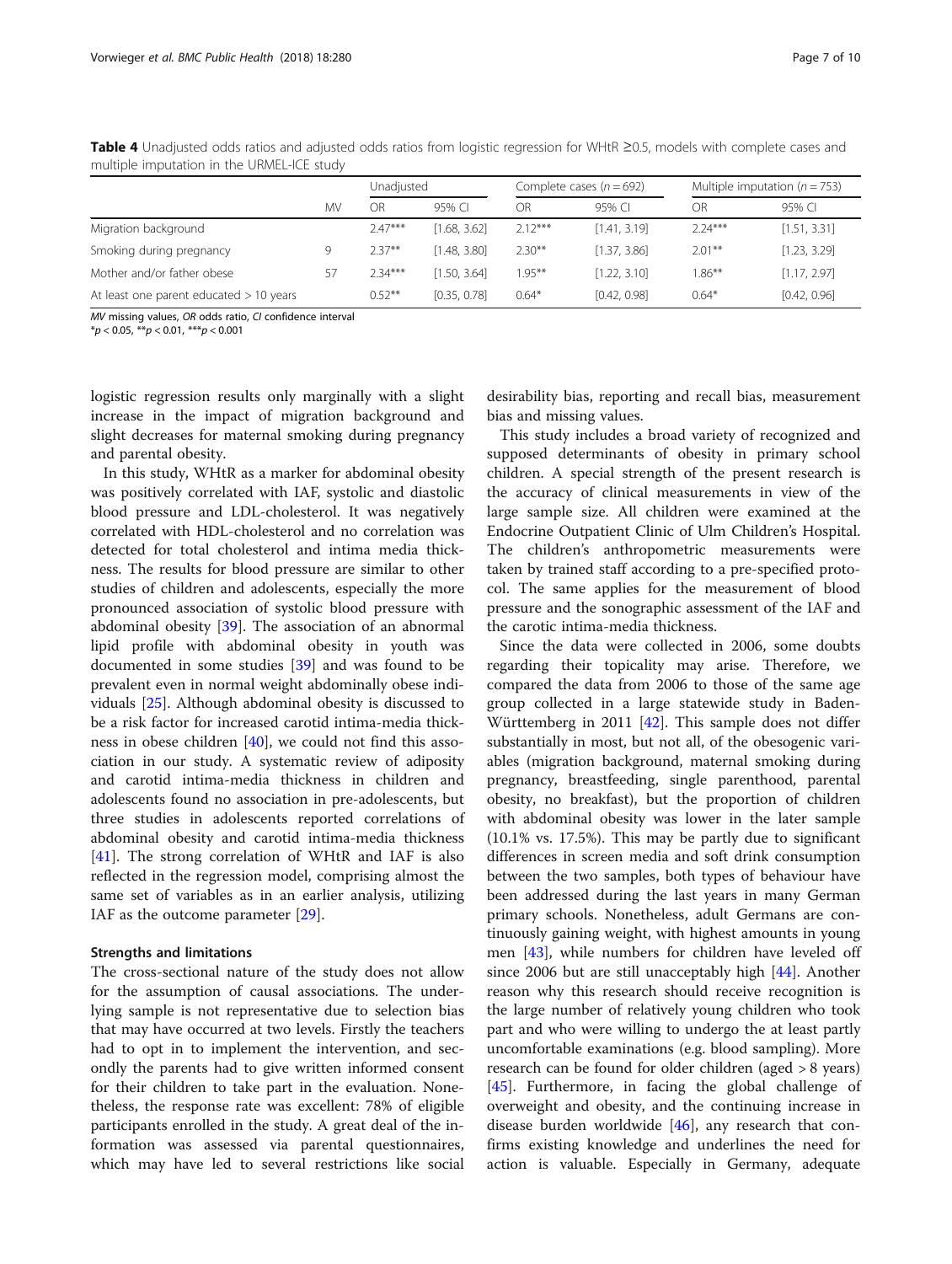political action is not forthcoming despite the growing pressure of obesity and correlated non-communicable diseases.

The generalizability of results is limited, mainly due to selection bias. We suppose that the number of children with abdominal obesity in other parts of Germany may differ. The associations of WHtR with IAF may be transferrable to other children of the same age, as well as associations of WHtR with cardio-metabolic risk factors. The strengths of the correlations of socio-environmental and lifestyle factors with childhood abdominal obesity may vary between groups within the population, but it is generally recognized that obesity is more prevalent in socio-environmentally disadvantaged segments.

# Implications of findings

BMI was developed as a screening tool for different populations [\[47](#page-9-0)], and not to determine individual risks. A transition from, focusing mainly on general overweight and obesity as defined by BMI to a more sophisticated look at actual body fat distribution, could lead to a targeted approach towards health risks. Furthermore, especially in children, BMI fails to classify a significant proportion of those who are obese which may be one reason that almost 40% of the abdominally obese children in this research turned out to be of normal weight in terms of BMI. It is high time for paediatricians and health professionals to recognize the limitations of measuring BMI in children and to erroneously rely on respective percentiles when they are about to miss a considerable proportion of children who are at risk for metabolic disturbances. In fact, the highest relative mortality risks in adults were detected for the combination of low BMI with large WC or waist-to-hip ratio (WHR) [[48\]](#page-9-0). Because of the obvious correlation of WHtR with IAF and other markers of cardio-metabolic risk, WHtR may be used as an easily applicable screening tool in children to identify those with a particular need for preventive measures. The analysis of covariates of abdominal obesity shows clearly that preventive measures may not be exclusively implemented for children, but may also need to involve their parents as well. Mothers should be more rigorously informed about the detrimental effects of smoking during pregnancy and more emphasis should be laid on vulnerable groups like migrants and families with lower educational levels. Those vulnerable groups have to be actively involved and supported, for example, by applying a concept of outreach work. Furthermore, preventive measures, as well as therapies for obesity, have to be evaluated for their impact on abdominal girth, with or without weight loss, as some researchers have already proposed [\[49](#page-9-0)].

# Conclusion

The present results show significant correlations of abdominal obesity defined as WHtR ≥0.5 in primary schoolchildren with IAF, higher values of blood pressure, higher LDL and lower HDL, which together pose a higher risk for the development of non-communicable diseases, in particular cardio-metabolic diseases. Abdominal obesity occurs also in otherwise normal weight children. The high number of affected children demonstrates the urgent need for appropriate preventive measures. Those measures should predominantly focus on children from vulnerable families with a migration background, or lower educational level. Participation by the parents of these children on a voluntary basis may not be satisfactory, active involvement, e.g. initiated by schools and teachers, is necessary.

#### Acknowledgments

The URMEL-ICE study group was headed by Jürgen M. Steinacker, Division of Sports and Rehabilitation Medicine; Martin Wabitsch and Christoph Galm, Department of Paediatrics; Stephan K. Weiland, Institute of Epidemiology; and Manfred Spitzer, Transfer Centre for Neurosciences and Learning; all University of Ulm, Germany. The URMEL-ICE study group further consists of S. Brandstetter, S. Berg, M. Fritz, J. Klenk, A. Kresz, K. Nething, R. Peter, D. Prokopchuk, K. Rapp, A. Schreiber, R. P. Steiner, S. Stroth, O. Wartha, T. Wirt. Thanks to all of them for their input. Finally, we thank Sinéad McLaughlin for her language assistance.

Most of all, we thank the teachers and pupils who participated in the study.

#### Funding

"URMEL-ICE" was funded by the Baden-Württemberg Stiftung, Stuttgart, State of Baden-Württemberg, Germany. The Baden-Württemberg Stiftung had no influence on the content of the manuscript.

#### Availability of data and materials

The datasets generated and analysed during the current study are not publicly available due to reasons of data protection but are available from the Institute of Epidemiology and Medical Biometry, Ulm University, on reasonable request.

#### Authors' contributions

All members of the study group were involved in planning and organizing the URMEL-ICE study. DK and EV performed the statistical analyses. EV, DK and AK drafted the manuscript. JMS revised the manuscript drafts. All authors read and approved the final manuscript.

#### Ethics approval and consent to participate

The study protocol was approved by the ethics committee of Ulm University in 2006. Written informed consent was obtained from parents and teachers.

#### Consent for publication

Not applicable

#### Competing interests

The authors declare that they have no competing interests.

#### Publisher's Note

Springer Nature remains neutral with regard to jurisdictional claims in published maps and institutional affiliations.

#### Author details

<sup>1</sup> Division of Sports and Rehabilitation Medicine, Ulm University Medical Center, 89075 Ulm, Germany. <sup>2</sup>Institute of General Medicine, Ulm University, Helmholtzstraße 20, 89081 Ulm, Germany.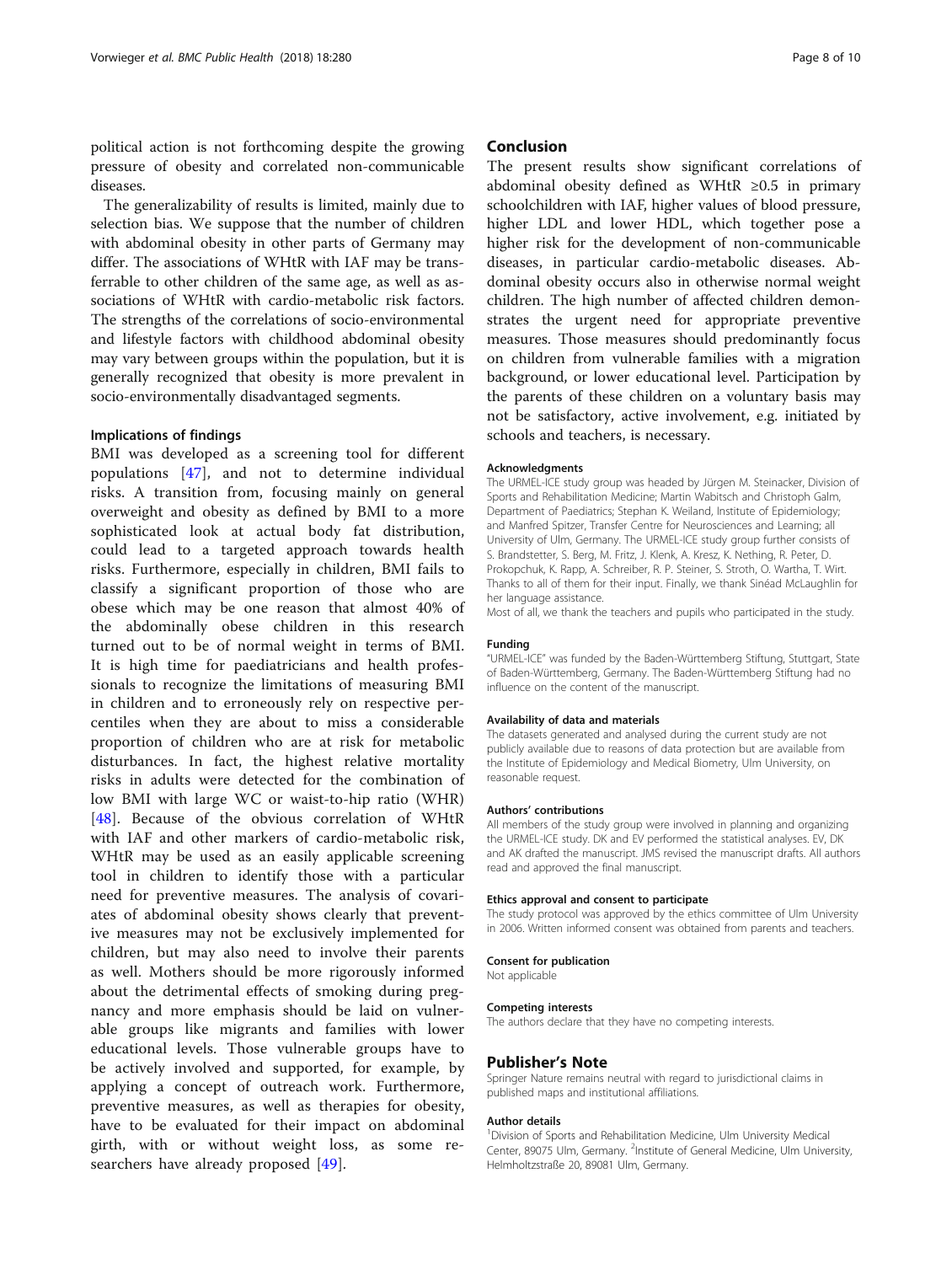### <span id="page-8-0"></span>Received: 24 April 2017 Accepted: 14 February 2018 Published online: 23 February 2018

#### References

- 1. Olds T, Maher C, Zumin S, et al. Evidence that the prevalence of childhood overweight is plateauing: data from nine countries. Int J Pediatr Obes. 2011; 6:342–60.
- 2. Wabitsch M, Moss A, Kromeyer-Hauschild K. Unexpected plateauing of childhood obesity rates in developed countries. BMC Med. 2014;12:17.
- 3. Garnett SP, Baur L a., Cowell CT. The prevalence of increased central adiposity in Australian school children 1985 to 2007. Obes Rev 2011;12(15): 887–896.
- 4. Griffiths C, Gately P, Marchant PR, Cooke CB. A five year longitudinal study investigating the prevalence of childhood obesity: comparison of BMI and waist circumference. Public Health. 2013;127:1090–6.
- 5. Javed A, Jumean M, Murad MH, et al. Diagnostic performance of body mass index to identify obesity as defined by body adiposity in children and adolescents: a systematic review and meta-analysis. Pediatr Obes. 2014:1–11.
- Janssen I, Katzmarzyk PT, Ross R. Waist circumference and not body mass index explains obesity- related health risk. Am J Clin Nutr. 2004; 79(3):379–84.
- 7. Chrzanowska M, Suder A, Kruszelnicki P. Tracking and risk of abdominal obesity in the adolescence period in children aged 7-15. The cracow longitudinal growth study. Am J Hum Biol. 2012;24(1):62–7.
- 8. Kesztyüs D, Wirt T, Kobel S, et al. Is central obesity associated with poorer health and health-related quality of life in primary school children? Crosssectional results from the Baden-Wuerttemberg study and the "Komm mit in das gesunde boot -Grundschule" -research group. BMC Public Health. 2013;13(13)
- 9. Kassi E, Pervanidou P, Kaltsas G, Chrousos G. Metabolic Syndrome: definitions and controversies. BMC Med. 2011;9(1):48.
- 10. Ballantyne CM, Hoogeveen RC, McNeill AM, Heiss G, Schmidt MI, Duncan BB, Pankow JS. Metabolic syndrome risk for cardiovascular disease and diabetes in the ARIC study. Int J Obes. 2008;32:S21–4.
- 11. Doyle SL, Donohoe CL, Lysaght J, Reynolds JV. Visceral adiposity, insulin resistance and cancer risk. Proc Nutr Soc. 2012;3(1):12.
- 12. Zammit C, Liddicoat H, Moonsie I, Makker H. Obesity and respiratory diseases. Int J Gen Med. 2010;3:335–43.
- 13. Sahakyan KR, Somers VK, Rodriguez-Escudero JP, et al. Normal-weight central obesity: implications for total and cardiovascular mortality. Ann Intern Med. 2015;163(11):827–35.
- 14. World Health Organization (WHO). Global health Observatory (GHO) data: Noncommunicable diseases (NCD). Available: [http://www.who.int/gho/ncd/](http://www.who.int/gho/ncd/en) [en/](http://www.who.int/gho/ncd/en). Accessed 30 Jun 2016.
- 15. Bloom DE, Cafiero E, Jané-Llopis E, et al. The Global Economic Burden of Noncommunicable Diseases. 2011; Geneva: World Economic Forum. Available: [https://www.world-heart-federation.org/wp-content/uploads/2017/05/WEF\\_](https://www.world-heart-federation.org/wp-content/uploads/2017/05/WEF_Harvard_HE_GlobalEconomicBurdenNonCommunicableDiseases_2011.pdf) Harvard HE\_GlobalEconomicBurdenNonCommunicableDiseases\_2011.pdf.
- 16. de la Hunty A, Gibson S, Ashwell M. Does regular breakfast cereal consumption help children and adolescents stay slimmer? A systematic review and meta-analysis. Obes Facts. 2013;6(1):70–85.
- 17. Kesztyüs D, Traub M, Lauer R, Kesztyüs T, Steinacker JM. Correlates of longitudinal changes in the waist-to-height ratio of primary school children: implications for prevention. Prev Med Reports. 2016;3:1–6.
- 18. Nurul-Fadhilah A, Teo PS, Huybrechts I, Foo LH. Infrequent breakfast consumption is associated with higher body adiposity and abdominal obesity in Malaysian school-aged adolescents. PLoS One. 2013;8(3):1–6.
- 19. Taveras EM, Gillman MW, Peña M-M, Redline S, Rifas-Shiman SL. Chronic sleep curtailment and adiposity. Pediatrics. 2014;133(6):1013–22.
- 20. Suliga E. Visceral adipose tissue in children and adolescents: a review. Nutr Res Rev. 2009;22(2):137–47.
- 21. Syme C, Abrahamowicz M, Mahboubi A, et al. Prenatal exposure to maternal cigarette smoking and accumulation of intra-abdominal fat during adolescence. Obes (Silver Spring). 2010;18(5):1021–5.
- 22. Psarra G, Nassis GP, Sidossis LS. Short-term predictors of abdominal obesity in children. Eur J Pub Health. 2006;16(5):520–5.
- 23. Després J-P, Lemieux I. Abdominal obesity and metabolic syndrome. Nature. 2006;444(7121):881–7.
- 24. Steene-Johannessen J, Kolle E, Reseland JE, Anderssen SA, Andersen LB. Waist circumference is related to low-grade inflammation in youth. Int J Pediatr Obes. 2010;5(4):313–9.
- 25. Mokha JS, Srinivasan SR, Dasmahapatra P, et al. Utility of waist-to-height ratio in assessing the status of central obesity and related cardiometabolic risk profile among normal weight and overweight/obese children: the Bogalusa heart study. BMC Pediatr. 2010;10(1):73.
- 26. Bekkers MBM, Brunekreef B, Koppelman GH, et al. BMI and waist circumference; cross-sectional and prospective associations with blood pressure and cholesterol in 12-year-olds. PLoS One. 2012;7(12)
- 27. Ashwell M, Gunn P, Gibson S. Waist-to-height ratio is a better screening tool than waist circumference and BMI for adult cardiometabolic risk factors: systematic review and meta-analysis. Obes Rev. 2012;13(3):275–86.
- 28. Taylor RW, Williams SM, Grant AM, Taylor BJ, Goulding A. Predictive ability of waist-to-height in relation to adiposity in children is not improved with age and sex-specific values. Obesity (silver spring). Nat Publ Group. 2011;19(5): 1062–8.
- 29. Von Schnurbein J, Klenk J, Galm C, et al. Reference values and early determinants of intra-abdominal fat mass in primary school children. Horm Res Paediatr. 2011;75(6):412–22.
- 30. Kromeyer-Hauschild K, Wabitsch M, Kunze D, et al. Perzentile für den Bodymass- Index für das Kindes- und Jugend- alter unter Heranziehung verschiedener deutscher Stichproben [Percentiles of bodymass index in children and adolescents evaluated from different regional German studies]. Monatsschrift Kinderheilkd. 2001;149:807–18.
- 31. WHO: Physical status: the use and interpretation of anthropometry: report of aWHO Expert Committee. WHO Technical Report Series No. 854. Geneva: World Health Organization; 1995.
- 32. Mensink GBM, Kleiser C, Richter A. Lebensmittelverzehr bei Kindern und Jugendlichen in Deutschland: Ergebnisse des kinder- und Jugendgesundheitssurveys (KiGGS) food consumption of children and adolescents in Germany. Results of the German health interview and examination survey for Childr. Bundesgesundheitsblatt - Gesundheitsforsch -Gesundheitsschutz. 2007;50(5–6):609–23.
- 33. Oken E, Levitan EB, Gillman MW. Maternal smoking during pregnancy and child overweight: systematic review and meta-analysis. Int J Obes. 2008; 32(2):201–10.
- 34. Von Kries R, Toschke AM, Koletzko B, Slikker W. Maternal smoking during pregnancy and childhood obesity. Am J Epidemiol. 2002;156(10):954–61.
- 35. Vos MB, Welsh J, Drive U. Childhood obesity: update on predisposing factors and prevention strategies. Curr Gastroenterol Rep. 2011;12(4): 280–7.
- 36. Melzer MRTF, Magrini IM, Domene SMÁ, Martins PA. Factors associated with abdominal obesity in children. Rev Paul Pediatr. 2015;33(4):437–44.
- 37. Rodenburg G, Oenema A, Kremers SPJ, van de Mheen D. Clustering of dietand activity-related parenting practices: cross-sectional findings of the INPACT study. Int J Behav Nutr Phys Act. 2013;10(1):36.
- 38. Sterne J, White I, Carlin J, et al. Multiple imputation for missing data in epidemiological and clinical research: potential and pitfalls. BMJ. 2009;338: b2393.
- 39. Kelishadi R, Mirmoghtadaee P, Najafi H, Keikha M. Systematic review on the association of abdominal obesity in children and adolescents with cardiometabolic risk factors. J Res Med Sci. 2015;20(3):294–307.
- 40. Hacihamdioglu B, Okutan V, Yozgat Y, et al. Abdominal obesity is an independent risk factor for increased carotid intima- media thickness in obese children. Turk J Pediatr. 2011;53(1):48–54.
- 41. Park MH, Skow Á, De Matteis S, et al. Adiposity and carotid-intima media thickness in children and adolescents: a systematic review. BMC Pediatr. BMC Pediatr. 2015;15(1):161.
- 42. Kesztyüs D, Lauer R, Schreiber AC, Kesztyüs T, Kilian R, Steinacker JM. Parents' willingenss to pay for the prevention of childhood overweight and obesity. Health Econ Rev. 2014;4:20.
- 43. Haftenberger M, Mensink GBM, Herzog B, Kluttig A, Greiser KH, Merz B, et al. Changes in body weight and obesity status in German adults: results of seven population-based prospective studies. Eur J Clin Nutr. 2016;70(3):300–5.
- 44. Brettschneider AK, Schienkiewitz A, Schmidt S, Ellert U, Kurth BM. Updated prevalence rates of overweight and obesity in 4- to 10-yearold children in Germany. Results from the telephone-based KiGGS wave 1 after correction for bias in parental reports. Eur J Pediatr. Eur J Pediatr. 2017;176(4):547–51.
- 45. Sardinha LB, Santos DA, Silva AM, Grøntved A, Andersen LB, Ekelund U. A comparison between BMI, waist circumference, and waist-to-height ratio for identifying cardio-metabolic risk in children and adolescents. PLoS One. 2016;11(2)